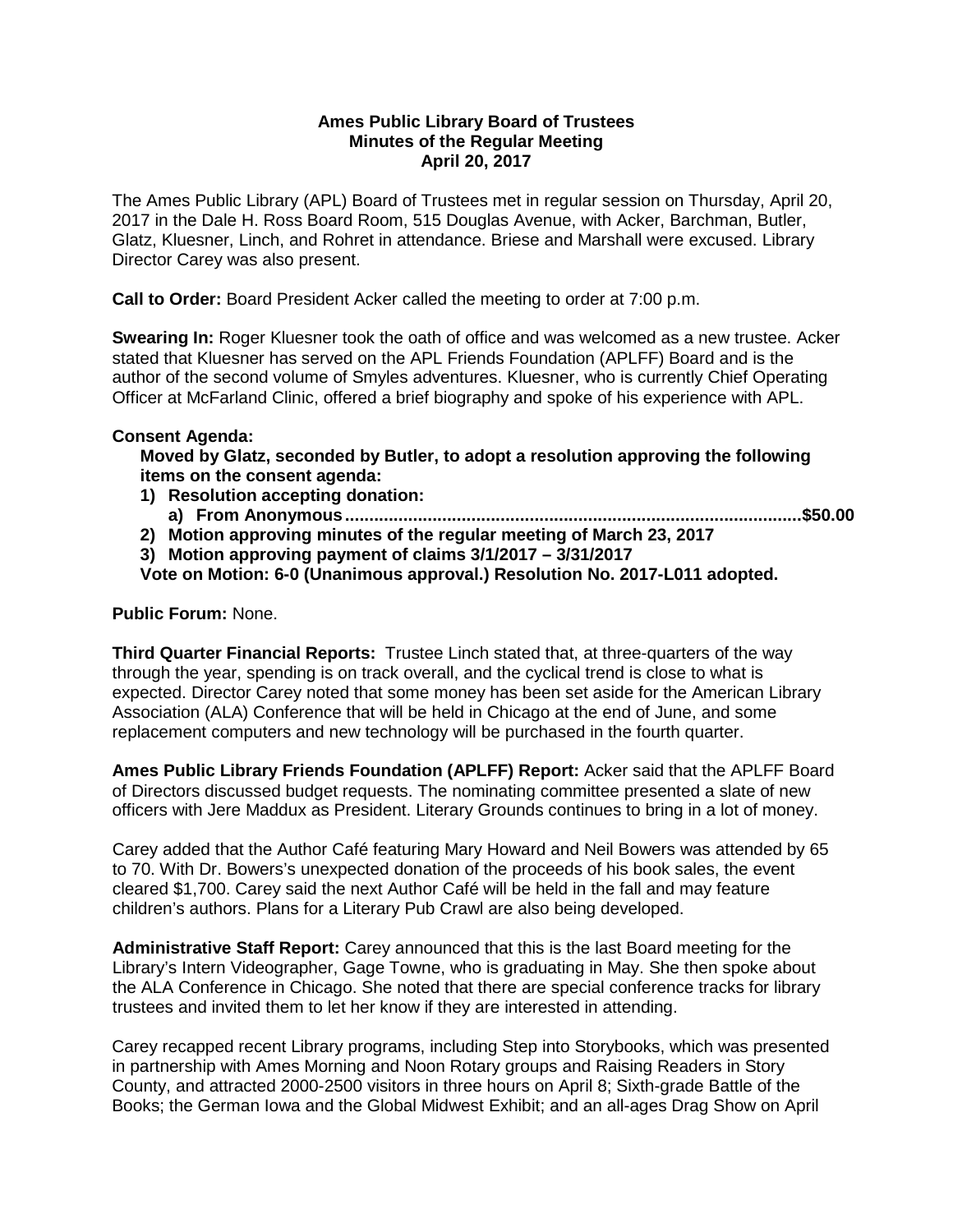14. It seems this was the first library show of this type in the nation and Carey said APL's Facebook page had a tremendous response. A couple complaints were received, but many families had positive comments. Over 250 people attended the all-ages portion and 75 teens stayed for the teen event.

Carey said she recently participated in a grade level reading evaluation session directed by two Harvard professors. The program is called Lectio, and while it is geared toward evaluating literacy programs, Carey believes it has some application to the Strategic Plan and could potentially be used with United Way's Clear Impact Scorecard software.

Carey said that noon meals and afternoon snacks will be offered at APL five days per week this summer, under a United States Department of Agriculture-sponsored meal program. Food will be prepared by Nevada Public Schools this year. The Library will be hiring two AmeriCorps/ Vista workers to assist and Liz Beck has obtained some donations that will help defray the cost of their stipends.

**Strategic Planning Report:** Carey spoke about Phase I activities that are underway or have been completed, as well as certain Phase II and II activities that have begun. These activities address APL's ten strategic initiatives: Encourage Early Literacy Skill Development; Ensure Excellent Customer Service; Strengthen Relationships with ISU Community; Engage Community Members; Curate Responsive Collections and Programs; Expand Promotions; Develop Welcoming and Accessible Destinations; Enhance Strategic Partnerships; Advance Digital Literacy; and Expand Access to Library Services.

#### **2017/18 Enrich Iowa Agreement:**

**Moved by Glatz, seconded by Butler, to adopt a resolution authorizing execution of the Enrich Iowa agreement, including Direct State Aid, Open Access, and Interlibrary Loan Reimbursement for the period from July 1, 2017 through June 30, 2018.**

Carey said that funding of Direct State Aid (DSA) is under attack by the legislature, but she has not received information about any other cuts yet. She stated that DSA funds may be used for variety of purposes. A report on how the funds are used is required annually and libraries are encouraged to tell a story about how the funding impacted people's lives. In the past, Carey said, APL has used DSA funds for the Books for Babies program and Project Smyles; this year, it will also partially fund an upgrade to the early literacy computers.

**Vote on Motion: 6-0. (Unanimous approval.) Resolution No. 2017-L012 adopted.**

**Contract Renewal with Nationwide Office Care for 2017/18:** 

**Moved by Rohret, seconded by Glatz, to adopt a resolution approving contract renewal and the purchase of custodial services for fiscal year 2017/18 from Nationwide Office Care in the amount of \$77,739.48. Vote on Motion: 6-0. (Unanimous approval.) Resolution No. 2017-L013 adopted.**

#### **Innovative Interfaces Maintenance Agreement for 2017/18:**

**Moved by Barchman, seconded by Rohret, to adopt a resolution approving renewal of the Annual Maintenance Agreement for the Polaris ILS with Innovative Interfaces, Inc. for fiscal year 2017/18 at a cost of \$27,801.**

**Vote on Motion: 6-0. (Unanimous approval.) Resolution No. 2017-L014 adopted.**